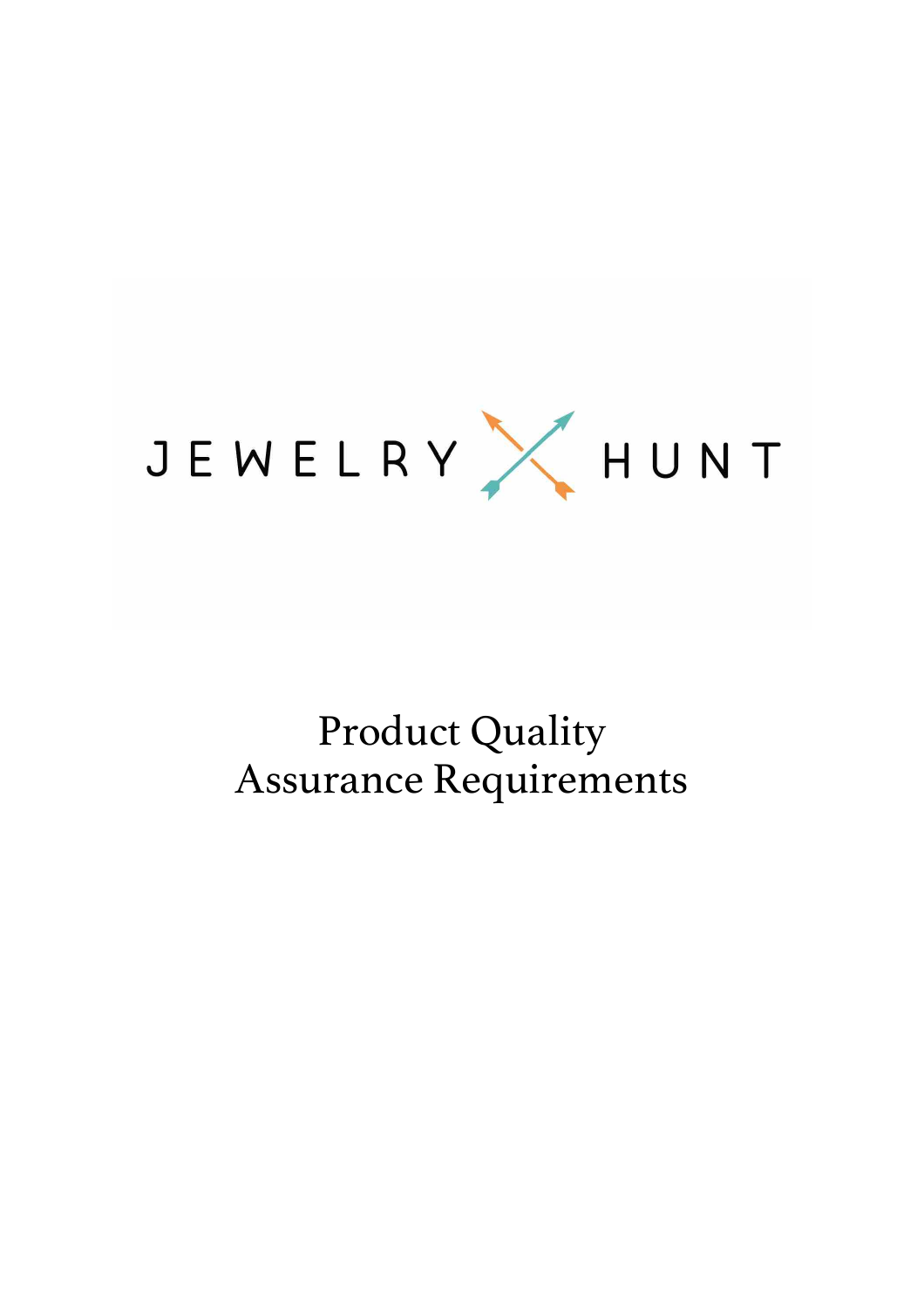## Table of Contents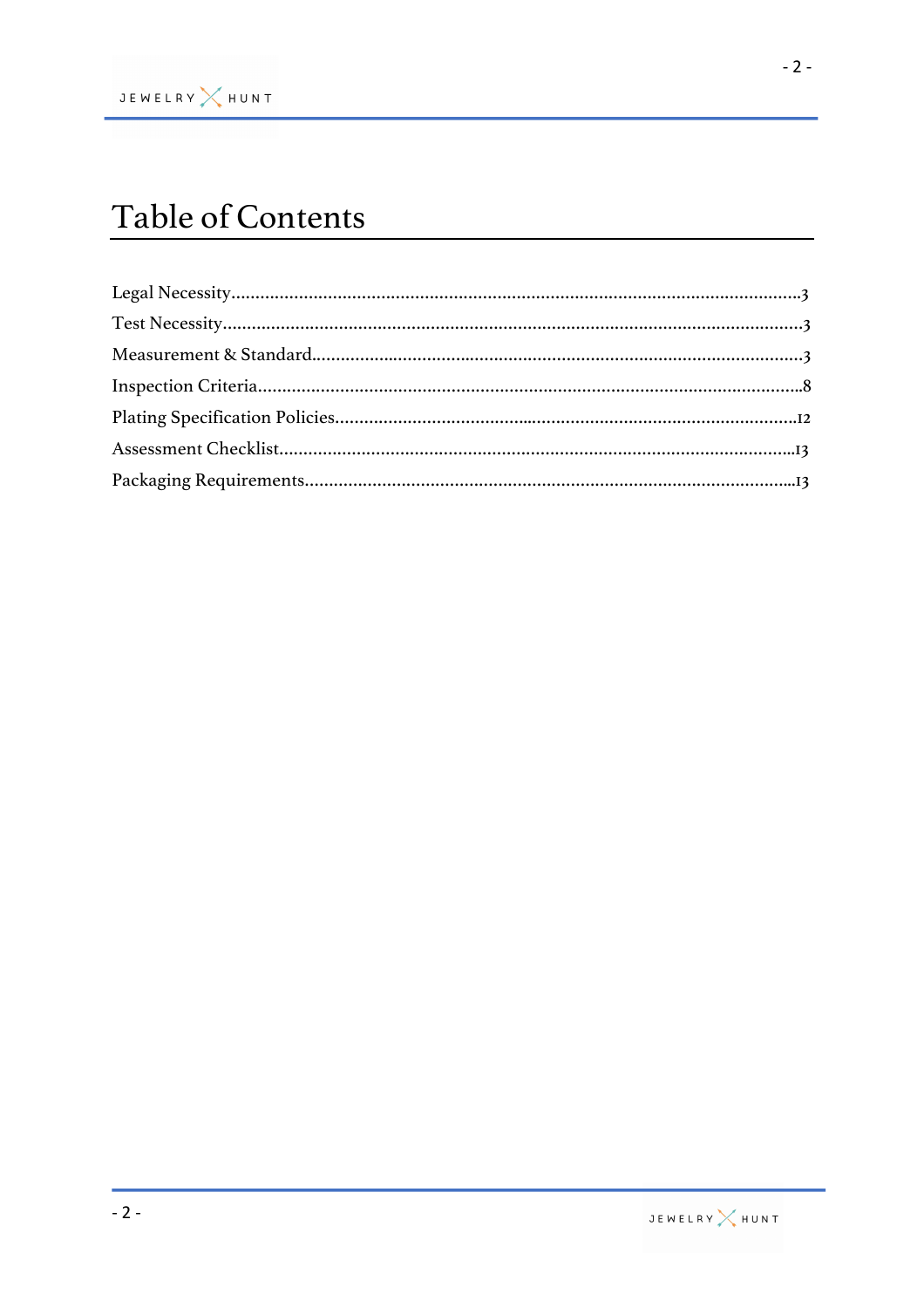## **Legal Necessity**

All production of Jewelry Hunt must comply with all applicable, local laws and regulations including but not limited to Consumer Product Safety Commission regulations and the various legislations governing lead and cadmium in jewelry products.

#### **Test Necessity**

All products must comply with California's Metal-Containing Jewelry Law's testing requirements. Inspection exists to ensure the proper execution of every product, we expect our partners to comply with all applicable legal requirements concerning the manufacture, sale and advertising of products.

#### **Measurement & Standard**

#### Fixed Post Earrings

- All ear post must measure 11mm x .75mm from base of earring to tip unless otherwise advised.
- Ear post must be tested Nickel Free, Hypo-Allergenic Titanium
- Ear post must be symmetrically positioned and securely soldered onto earring back without exception.
- Gluing is unacceptable; all ear posts must be soldered.
- Ear post must be straight, clean and free of bending and distortions.
- Ear post must be properly buffed and rounded. Sharp edges and burrs are unacceptable.
- Ear post must withstand bending stress of 10 degrees from side to side without breaking or damage.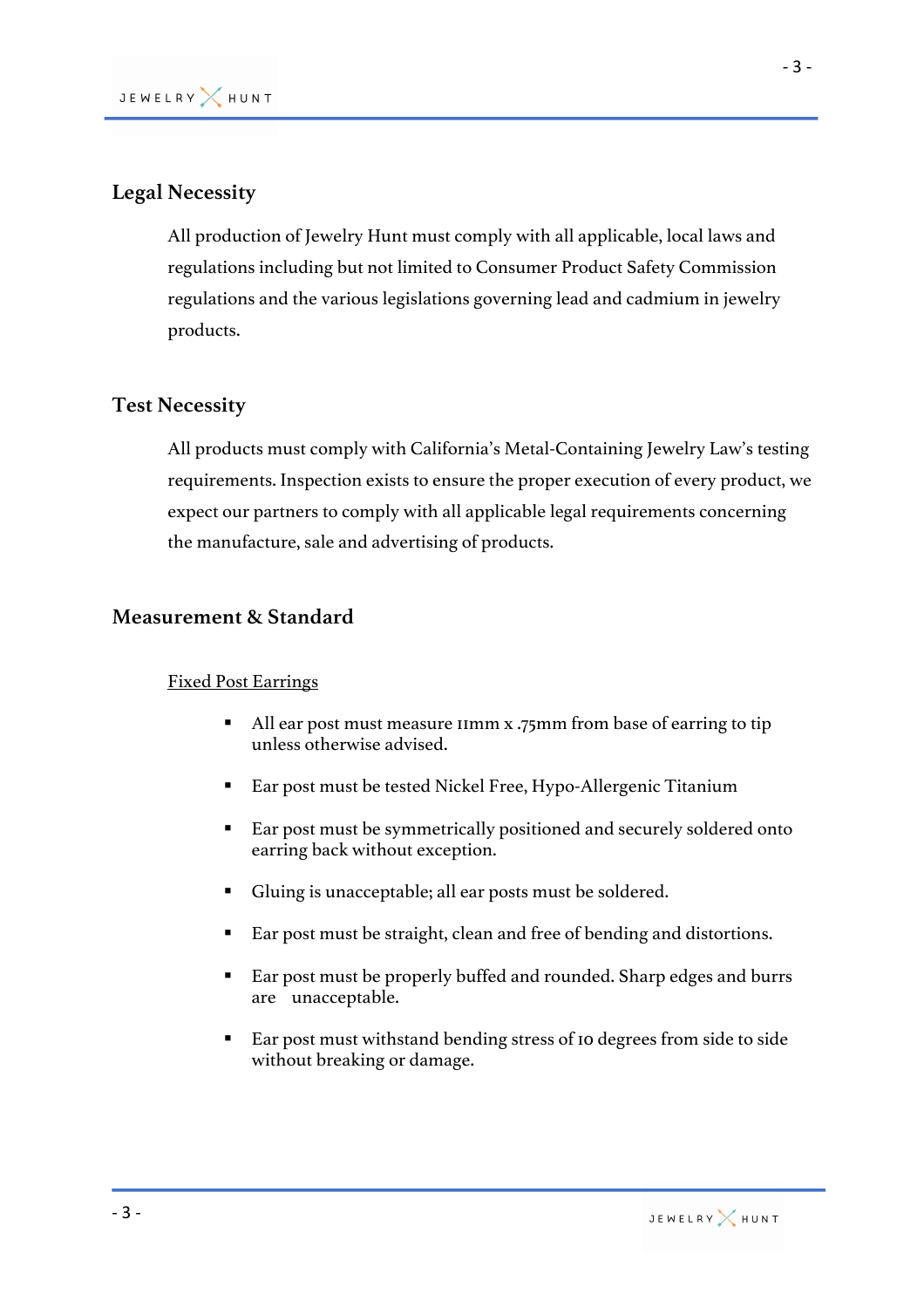#### Fish Hook Wire Earrings

- Fishhook ear wires style variations will be determined and illustrated by design.
- Ear wire must be symmetrically positioned and securely soldered onto earring back without exception.
- § Gluing is unacceptable. All ear wires must be soldered onto base of earrings.
- Base earring must hang freely from French wire without restriction.
- Ear wire tip must be checked for rounded tips free of sharp points and edges.
- Ear wire length will be determined by design per style.
- Ear wire lengths must be uniform in length, thickness and shape.
- Required thickness is 21 gauge or .75mm
- French ear wire may be assembled by hand.

#### Necklace

- Necklace length will vary by design.
- Multi-strand necklace must be measured from clasp to jump ring.
- Neck length will be measured from 1/3 of clasp closure to jump ring.
- Necklace must be checked for proper orientation and drape based on tech. design.
- Lobster Clasps should be free of excessive gaps and checked for proper functionality.
- § Chain must be free of kinking and excessive link gaps/weak chain.
- § All chains must pass tensile pull test of 10lbs min unless otherwise advised.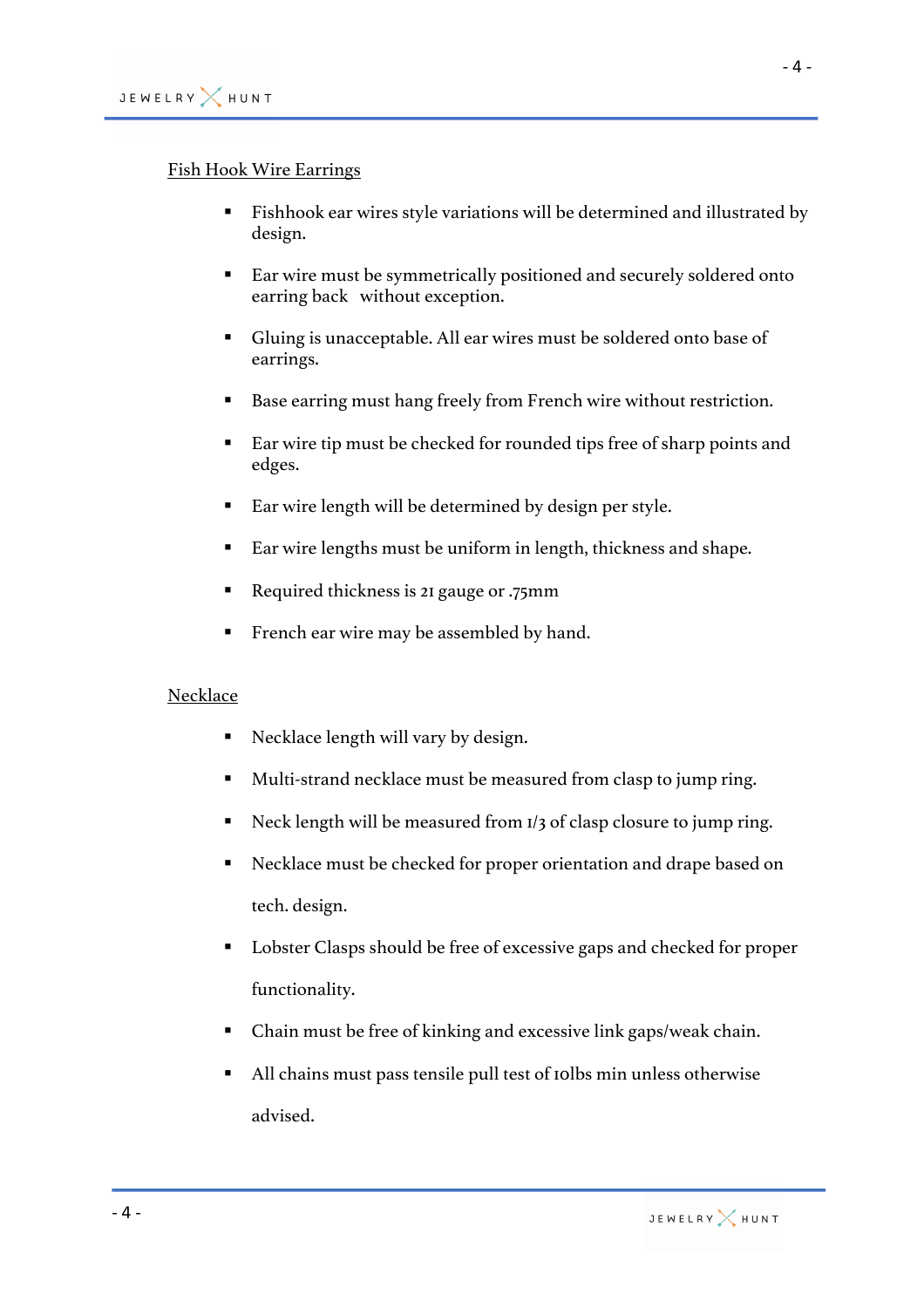#### Rings

■ All rings must pass the "squish' test which is done by moderately pinching the ring between thumb and index finger.

#### Link Bracelets

- Bracelet length will vary by design.
- Bracelet length will vary between  $7\frac{1}{4}$  and  $7\frac{1}{2}$  with  $+ \frac{1}{4}$  allowable variance.
- § Bracelet should be free of sharp points, rough surfaces and defective finish.
- All clasp mechanisms must be checked and tested for proper functionality.
- All charm items must hang freely.

#### Bangles & Cuff Bracelets

- Hinge must be free of sharp edges and points.
- Bracelet must be properly aligned and for secure functionality.
- Clasp mechanism should make an audible "click" sound when closing.

#### Gemstones

- Color must be uniform throughout the stone, within a setting must match.
- § Chipped, eye visible pits and cracks are not acceptable.
- § Multiple gems stones within a product must match and be uniform in color.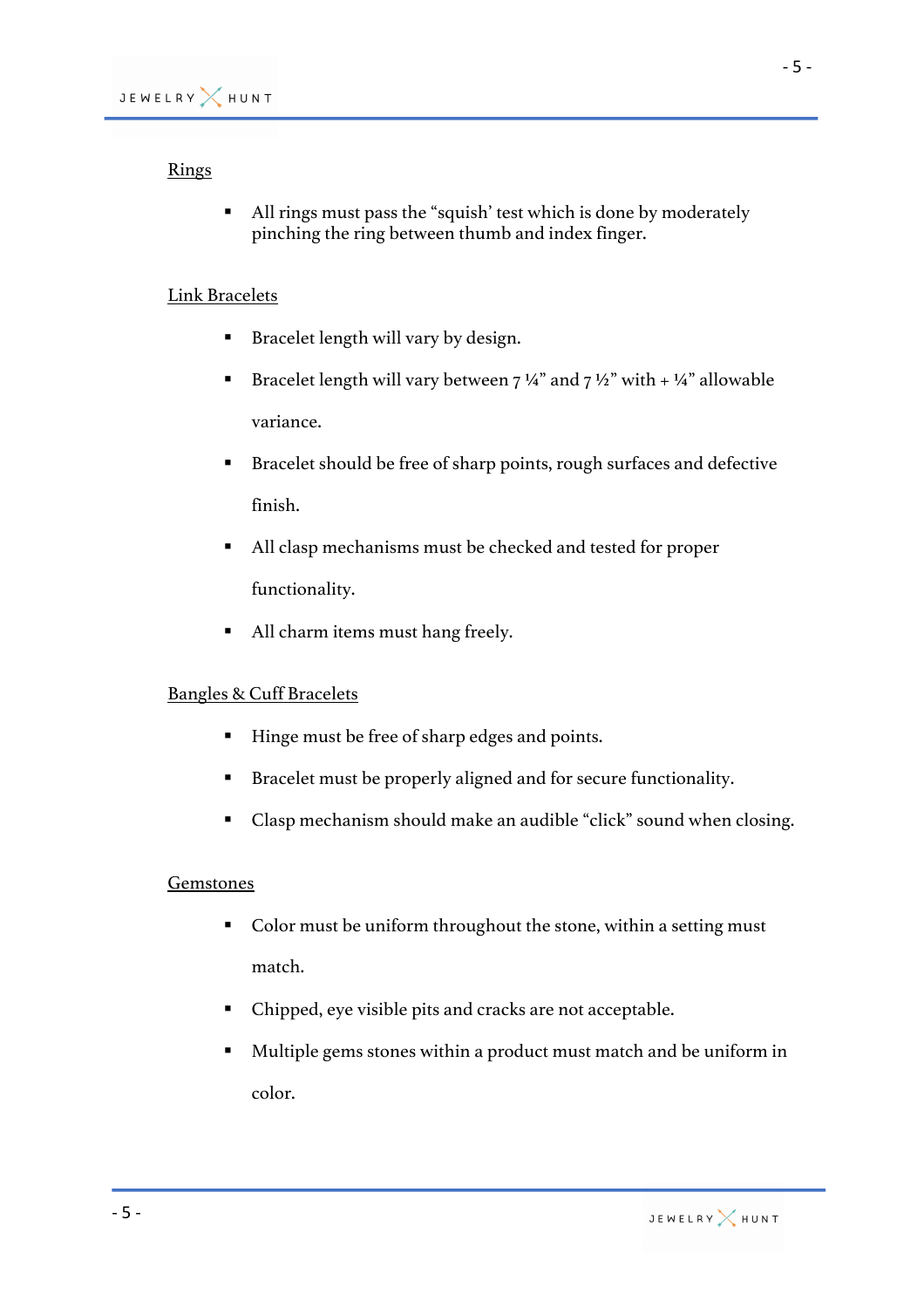#### Spring Release Clasp Closure

- All spring clasp mechanisms must be checked and tested for proper functionality.
- All clasp connections must be free of gaps.

#### Stone Setting

- § All models with Pave setting must be properly engineered to accommodate for casting shrinkage.
- All wax and castings must be checked to ensure stone cavities are free of debris and investment.
- Do not polish stone cavity. Stone cavity in the casting should remain textured "raw" to allow for proper adhesive bonding.
- § Proper stone size must be used without exception to properly and securely fit into its cavity.
- § Approved RBC Glue must be used in all stone gluing application.
- Glue application must consist of a minimum of 75% surface area to be bonded.
- § Insufficient gluing may cause fall-out risk. Insufficient gluing is unacceptable and will be rejected.
- Pave stones must be uniform in placement and not overlap girdle to girdle.
- Pavilion facets must be securely placed into the casting seat. Foil must not be visible.
- § All stones must sit flat. Tilted or crooked stones are unacceptable.
- Required drying time must be maintained in a heated room or oven.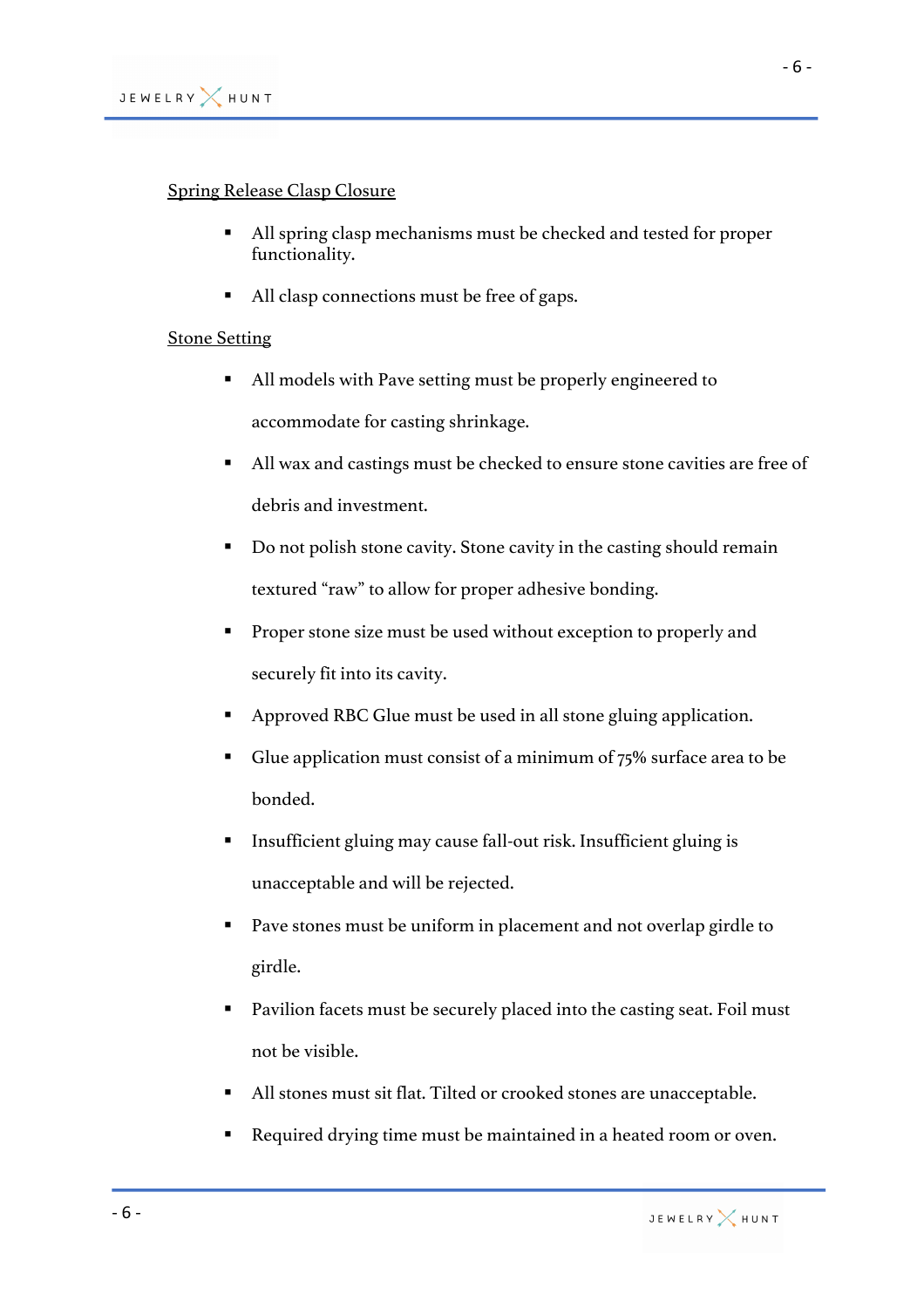- Black light must be used in Quality Control inspecting all glue set product to ensure sufficient RBC adhesive has been evenly and sufficiently applied.
- All stones must be checked to ensure proper positioning and placement before curing process begins.
- Foil on pavilion facets must not be visible due to titled or crooked stones.
- § 100% quality control inspection will be conducted on all stone setting without exception or unless otherwise advised.
- Prong stone setting must be even and properly aligned.
- Prongs must be properly cupped and stones correctly set.
- § Prong set stones must be checked for loose setting.
- Faux prong stone setting must be girdle to girdle. Girdles must not overlap each other.

#### Sterling Silver

- § All Sterling Silver products must be Rhodium plated and/or have an anti-tarnish finish.
- Any tarnished product or product that tarnishes in our warehouse will be returned for full credit at Supplier's expense;
- No Foil back stones are acceptable.
- Glue cannot be used for setting stones in any precious metal product with the exception of pearls, marcasite, inlay or certain types of applications.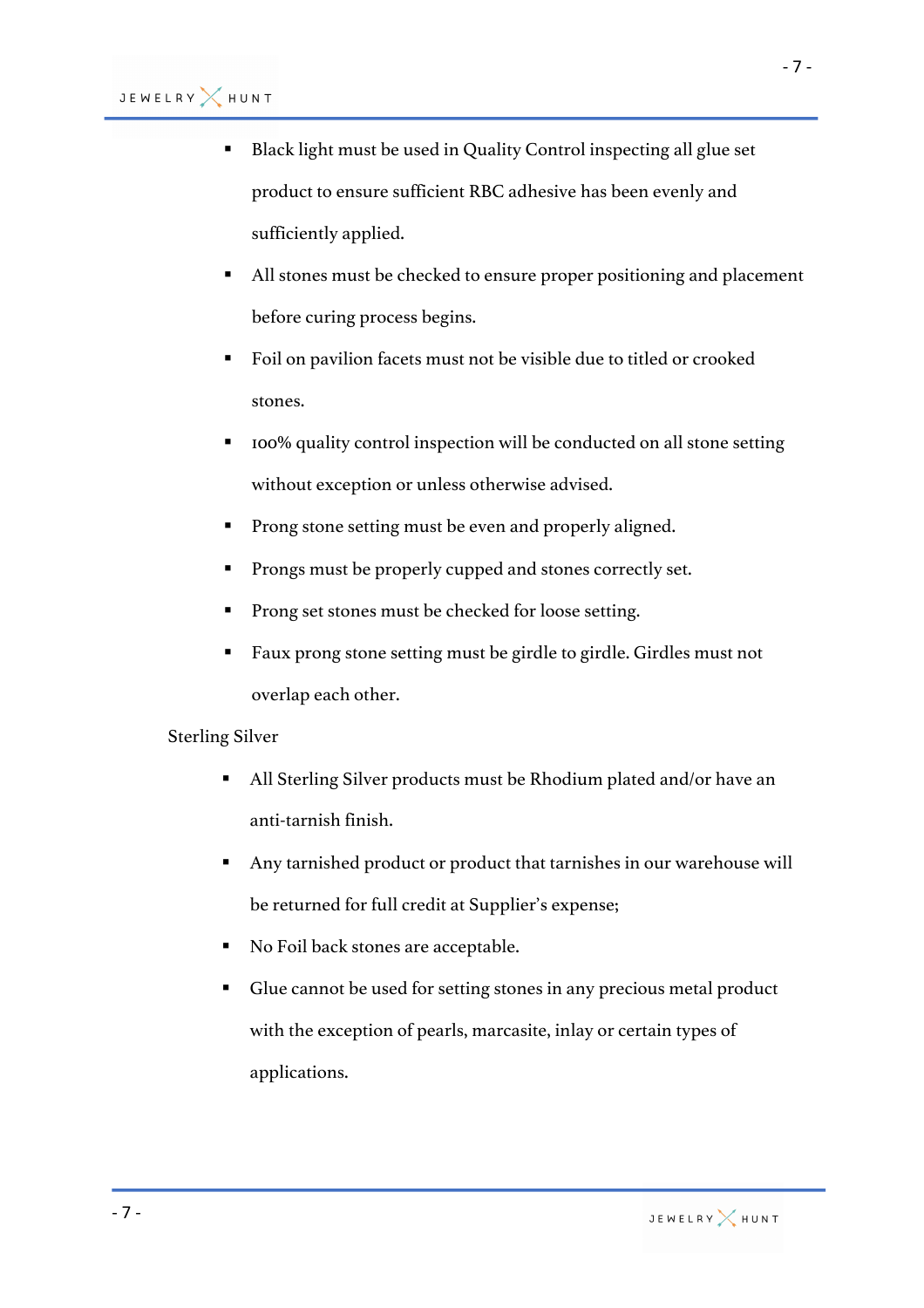## **Inspection Criteria**

*Physical Testing*

## Durability Test/Tumbling Test

- 1. Scope
	- 1.1. Evaluate the plating quality of the Jewelry product
- 2. Equipment
	- 2.1. Tumbling barrel
- 3. Test Procedure
	- 3.1. Attach the jewelry or component to be tested on the free space of the tumbling barrel and make sure the components cannot come into contact each other or collide with the barrel wall during the test.
	- 3.2. Rotate the tumbling barrel at a speed of (30±2) rotations per minute for a total of 5 hours.
	- 3.3. The direction of the rotation shall be reversed after 2.5 hours.
	- 3.4. Observe on the plating on every 30 minutes and report the observation if any appearance change is started to occur.
- 4. Requirement
	- 4.1. No obvious change in appearance, no exposure of base metal and no damage or malfunction can be found.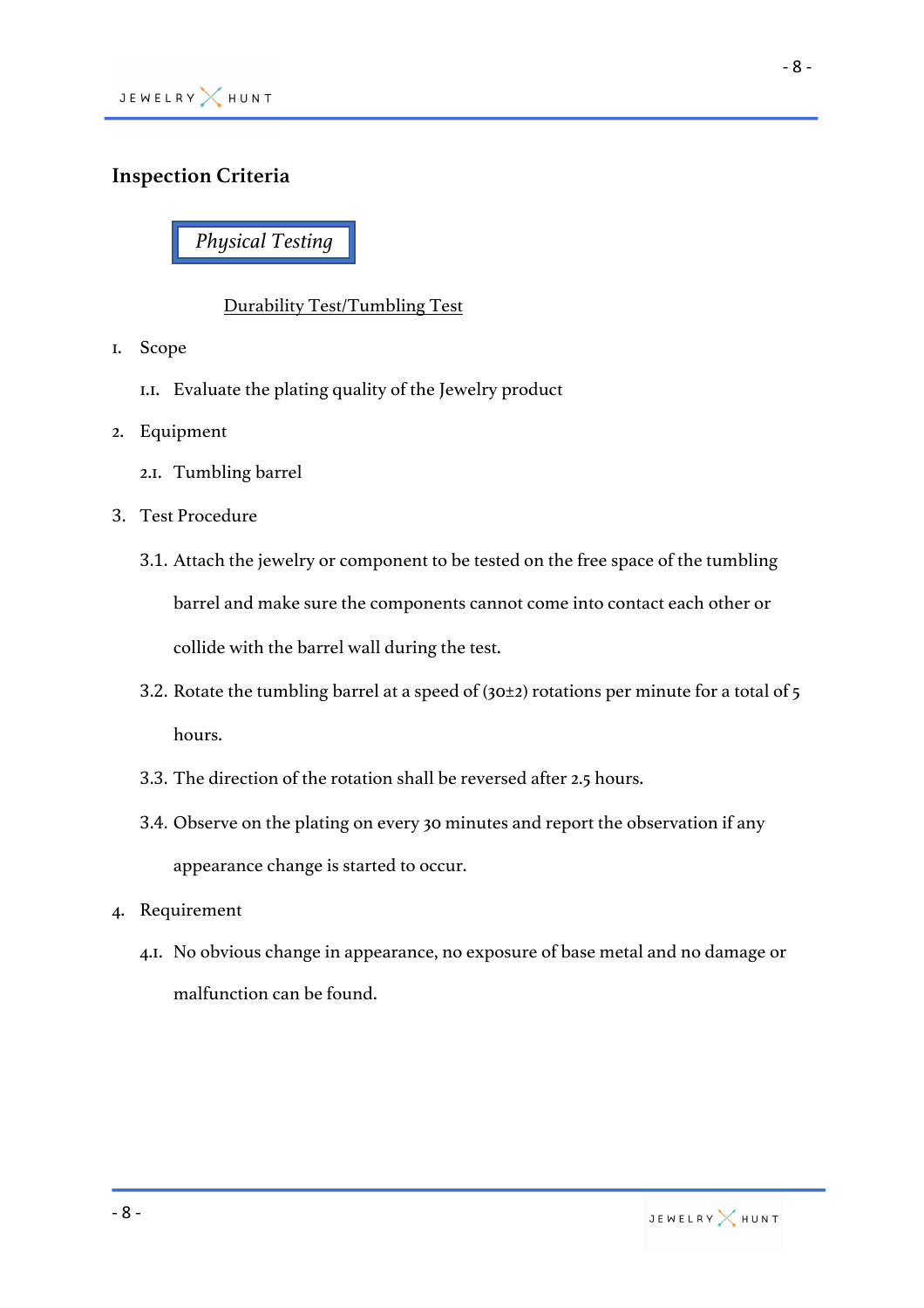#### Pull Test/Chain Strength Test (Necklace/Chain/Bracelet)

1. Scope

- 1.1. Evaluate the overall strength on necklace/chain/bracelet.
- 2. Equipment
	- 2.1. Suitable gripping device
	- 2.2. Tension gauge
- 3. Test Procedure
	- 3.1. Hook the necklace as its intended use position and fix it on a rigid device.
	- 3.2. Apply a pulling force on the other end of the necklace to make sure the pulling force is distributed throughout the necklace.
	- 3.3. Record either the detachment force or 15 lbs. is achieved.
- 4. Requirement
	- 4.1. With result of 10 15 lbs.

## Drop Test/Impact Test

- 1. Scope
	- 1.1. Evaluate the impact resistance of the product
- 2. Equipment
	- 2.1 Vinyl tiled concrete floor
- 3. Test Procedure
	- 3.1 Drop the product in random orientation through a height of 4 feet for 5 drops.
	- 3.2 Observe for any breakage, damage, detachment during and after the drop test.
- 4. Requirement
	- 4.1 No breakage, damage or detachment of the product.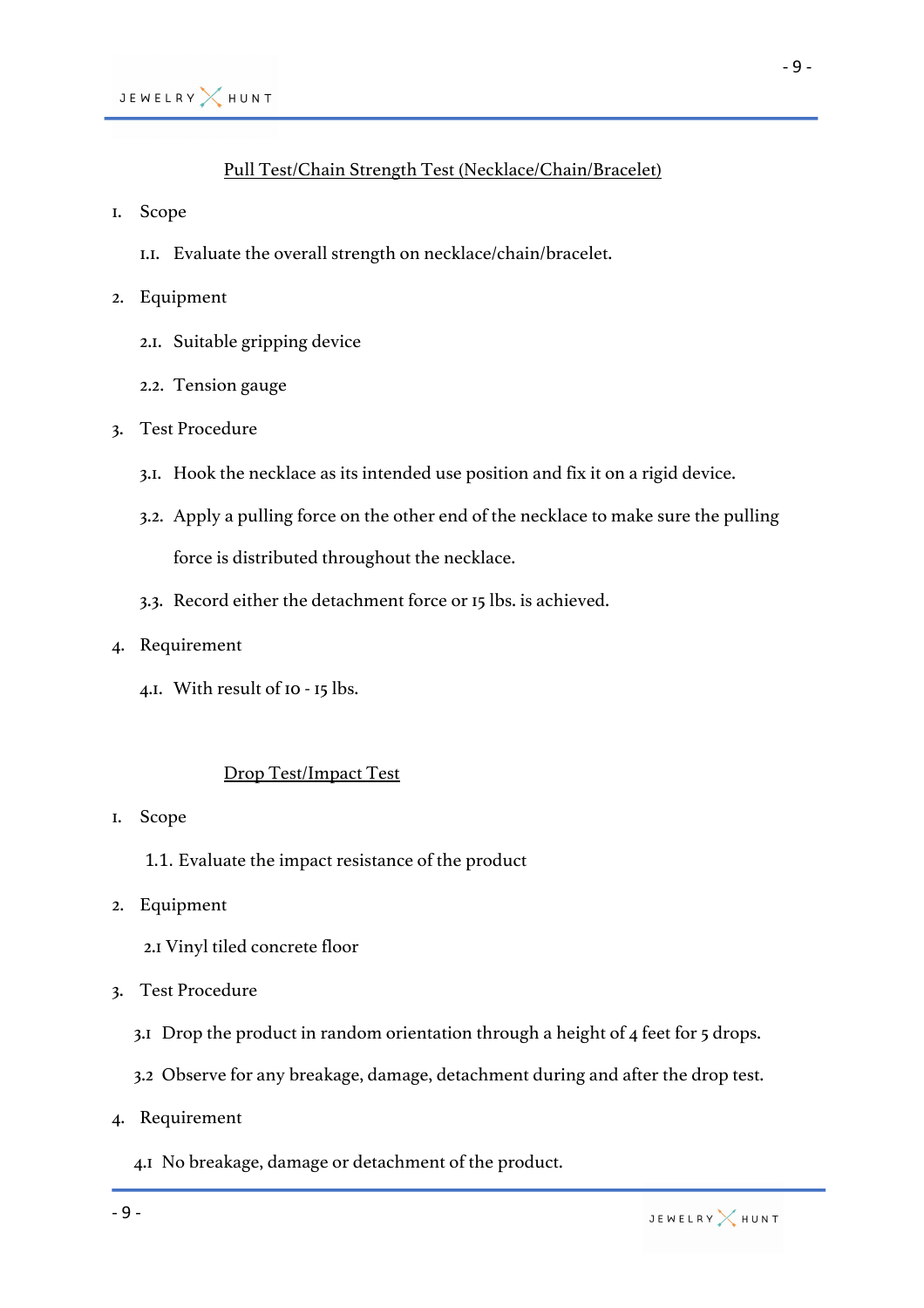#### Earring Post Strength Test

#### 1. Scope

- 1.1. Evaluate the earring post attachment strength and make sure the attachment of the earring post is sufficient in normal usage.
- 2. Equipment
	- 2.1. Suitable gripping device.
	- 2.2. Tension gauge
- 3. Test Procedure
	- 3.1. Detach the earring post backing from product.
	- 3.2. Fix the product in position.
	- 3.3. Apply a pulling force on the earring post of its major axis.
	- 3.4. Record the attachment force of the earring post.
- 4. Requirement
	- 4.1 Minimum 20 lbs.

## *Chemical Testing*

#### **Cadmium**

Heavy metal with number CAS 7440-43-9, can be found in plastic materials (PVC, polyurethane, polyethylene, etc.) and in the cadmium plating of metal accessories and painted metals.

- 1. Toxicology
	- a. Poisonous if ingested, inhaled or injected. Can be carcinogenic and may cause tumors.
	- b. It may have a harmful effect on reproduction.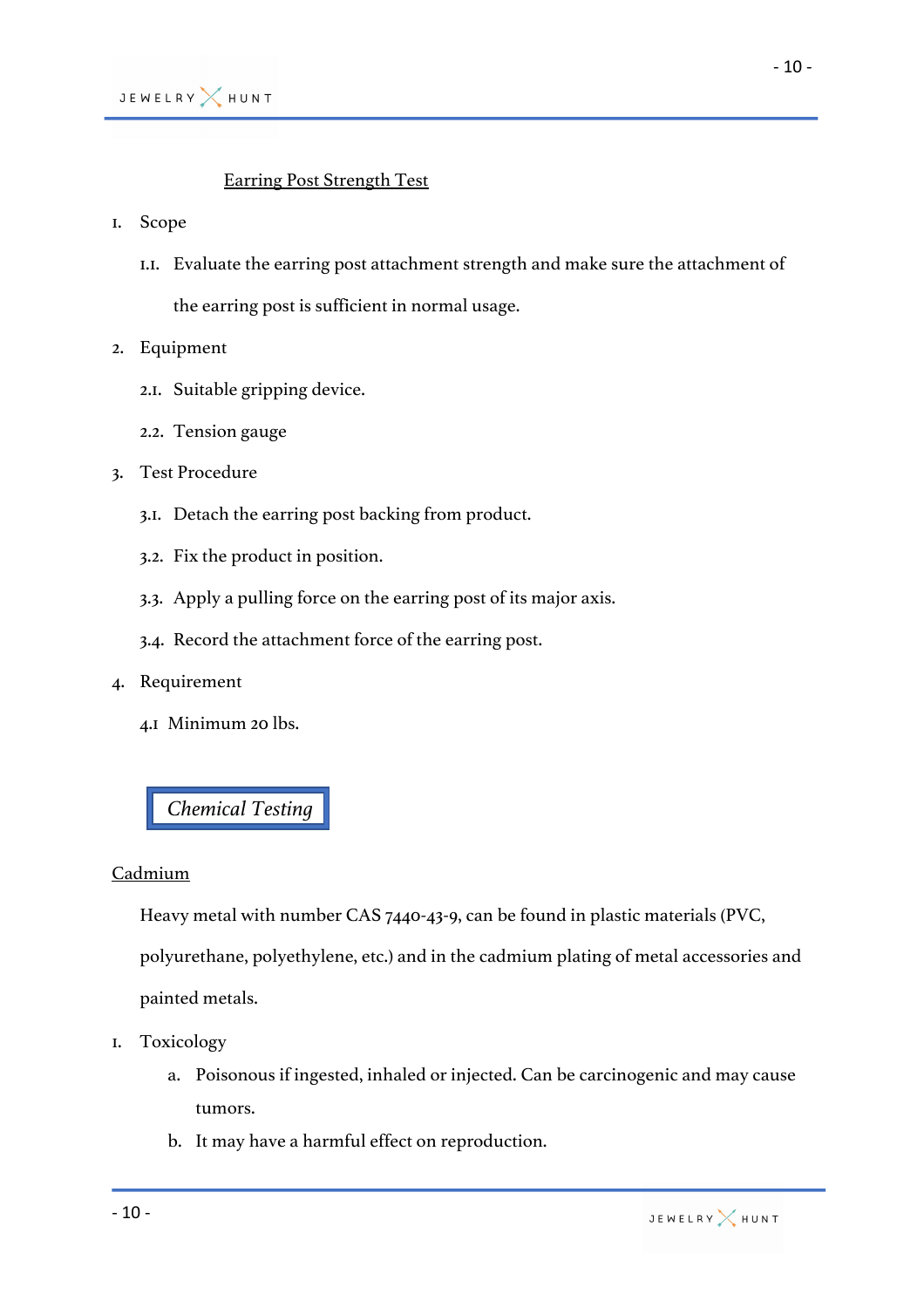- c. At high temperatures may give off toxic gases. This substance when accumulates in the bones with pathological effects such as osteoporosis and rickets, among others.
- d. Linked to hypertension and heart disease.
- 2. Limit & Application area
	- a. 100 ppm for synthetic and natural leather and metal products.

#### Lead

Heavy metal with number CAS 7439-92-1 can be found in certain pigments.

- 1. Toxicology
	- a. Lead compounds can be absorbed by inhalation and ingestion.
	- b. Metallic lead can also be absorbed through the skin although in very small quantities.
	- c. Health effects of lead are irrespective in the different ways of entry: inhalation or ingestion. Main target of lead toxicity is the nervous system, and it can also produce weakness in the fingers and wrists, anemia and, with high levels of exposure, damage to the brain, kidneys and sperm producing organs.
- 2. Limit & Application area
	- d. 90 ppm for synthetic and natural leather and metal products.

#### Phthalates

They are chemical compounds coming from phthalic acids. These have plasticizing properties that is why they are often added to PVC for more flexibility. It has various applications in many industries, particularly in the textile industry may be found in:

- o Printed type ("plastisol")
- o Flexible plastics
- o Plastic coatings in both textiles and in leather.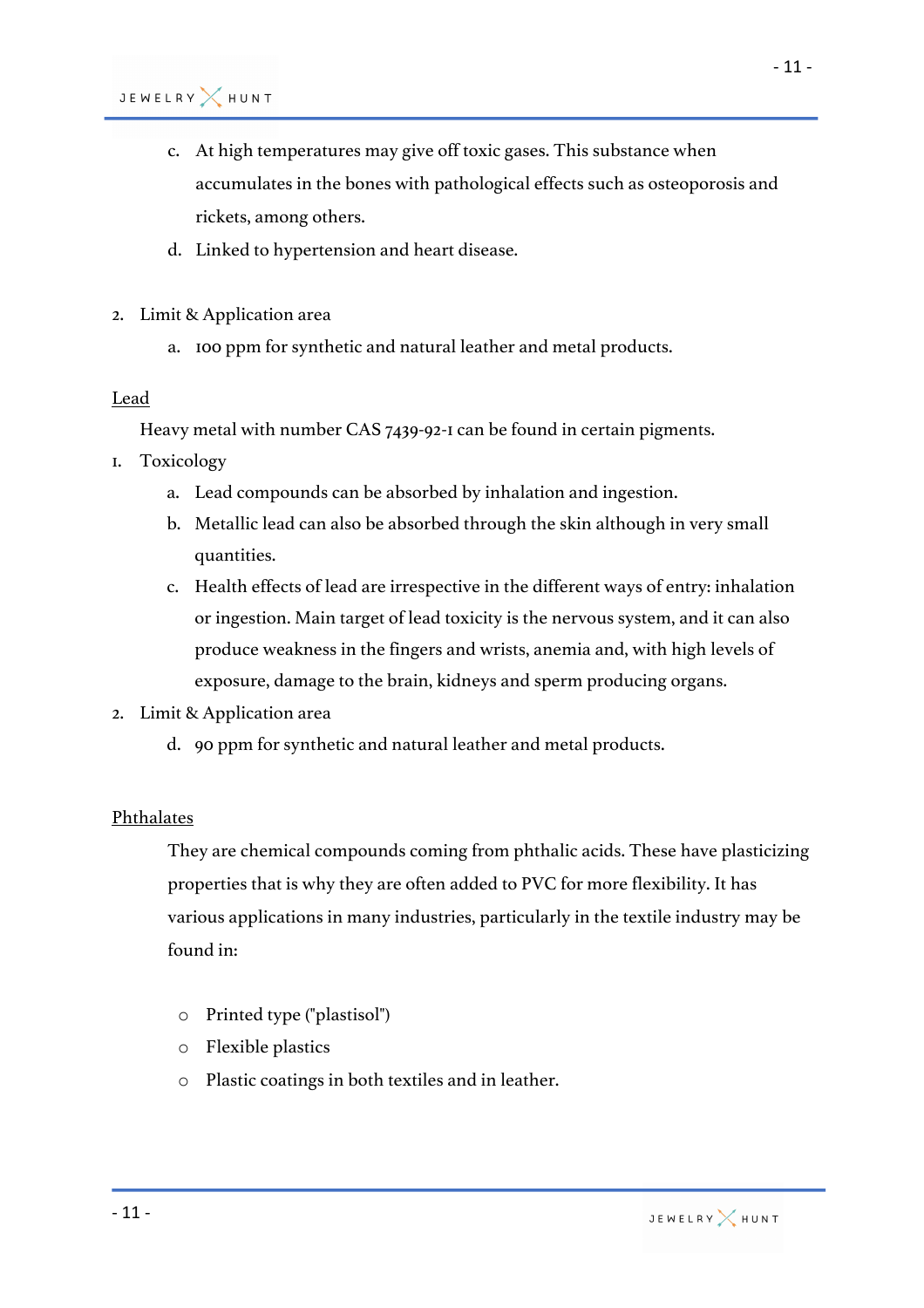#### 1. Toxicology

- a. They are agents of endocrine disruptors.
- b. Phthalate is toxic for the development and reproduction in laboratory animals.
- 2. Limit & Application area
	- a. Highest concentration of phthalates in PVC items, flexible plastic and plastisol printing must not exceed: Sum of more than one phthalate: ≤ 1000 ppm

#### Nickel

Nickel (CAS No. : 7440-02-0) is a silver metallic element which is malleable and has excellent resistance to corrosion and which, among other things, possesses properties that allow it to be used frequently in combination with other metals, in particular iron, copper, chrome and zinc, in order to produce mixtures known as "alloys".

Nickel can be found in the plating of clothing accessories such as buckles, snap fasteners, automatic buttons, zips and jean buttons among others.

- 1. Toxicology
	- a. Allergic reactions are one of the most common and principal toxic effects.
	- b. Skin reddening in the area of contact with the metal, although in some people dermatitis occurs in areas away from the area of contact, often producing eczema on the hands.
- 2. Limit & Application area
	- a. Maximum of nickel release requirement: 0.5 µg/cm2/week for metal products.

#### **Plating specification policies**

- All wet-plating standard specifications must be adhered to without exception.
- All final Plating specifications will be documented and confirmed on the Specification Sheet and Development Tracker.